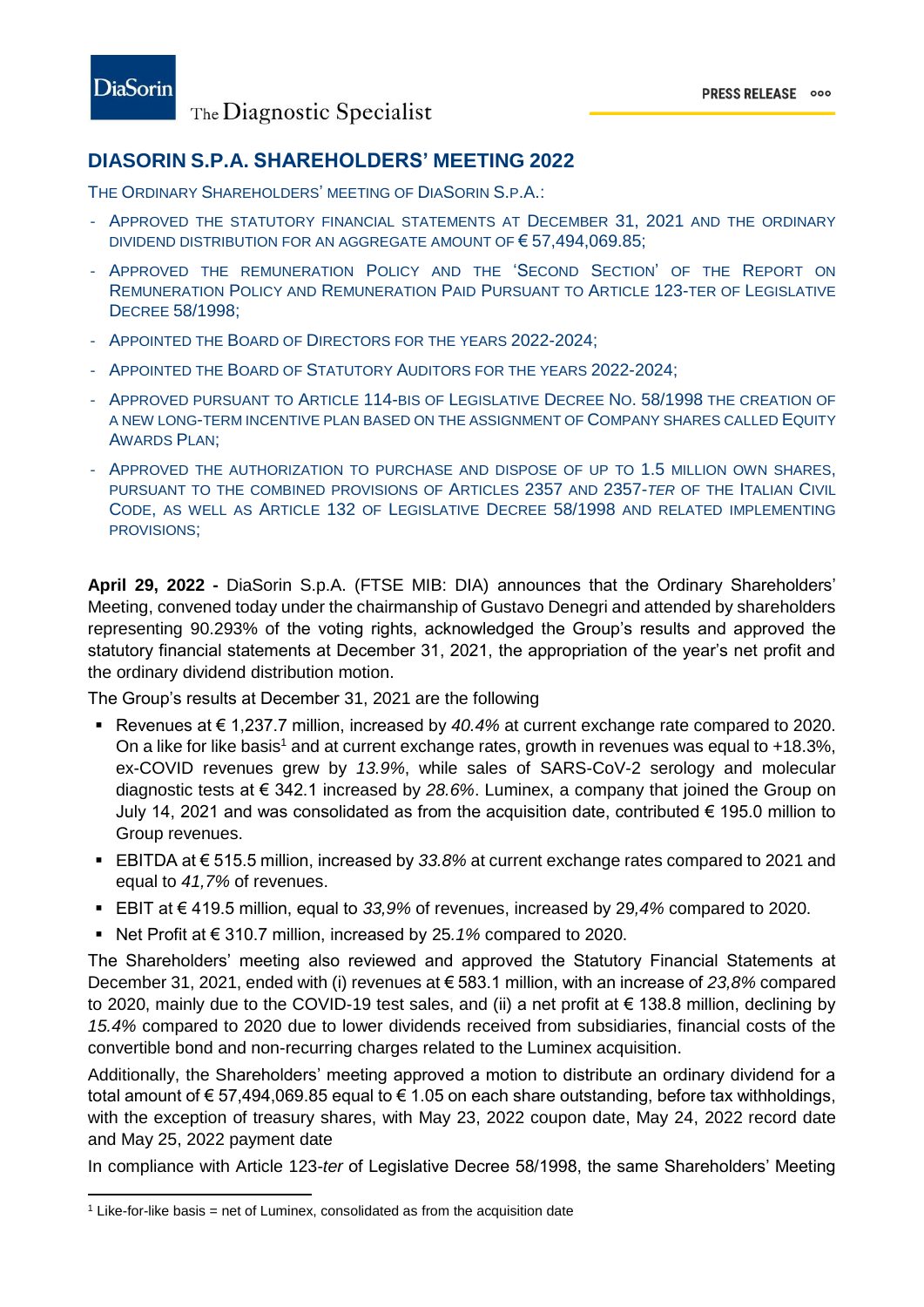PRESS RELEASE 000

# **DiaSorin**

## The Diagnostic Specialist

approved, with a binding resolution, the Company's policy on the remuneration of the members of the management and control bodies, general managers and executives with strategic responsibilities. It also approved the procedures used to adopt, review and implement this policy, which is valid for one year, and, with a non-binding resolution, it approved the 'Second Section' of the Report on remuneration Policy and Remuneration Paid in 2021.

The Shareholders' Meeting, having resolved, in compliance with the Articles of Association, the number of members, term of office and remuneration, also appointed the Company's Board of Directors, which will remain in office until the approval of the Financial Statements at 31 December 2024. The members of the Board of Directors are Michele Denegri, Giancarlo Boschetti, Stefano Altara, Carlo Rosa, Chen Menachem Even, Franco Moscetti and Diego Pistone, André Michel Ballester (Independent Director), Roberta Somati (Independent Director), Francesca Pasinelli (Independent Director), Fiorella Altruda (Independent Director), Monica Tardivo (Independent Director), Tullia Todros (Independent Director), Luca Melindo and Giovanna Pacchiana Parravicini (Independent Director). They are drawn from the single list submitted by the shareholder IP Investimenti e Partecipazioni S.r.l. (holder, at the date of submission, of a 43.957% stake in the share capital), which received 88.796% of the votes represented at the Shareholders' Meeting.

The Shareholders' Meeting also appointed the Board of Statutory Auditors and determined their remuneration. The Board of Statutory Auditors will remain in office for the three years 2022-2024 until approval of the financial statements at 31 December 2024. It comprises the Standing Auditors Monica Mannino – appointed Chairman and drawn from the minority list submitted by a group of asset management companies and institutional investors mentioned by name on the list filed (holders, at the date of submission of the list, of a total stake equal to 0.691% of the share capital) – Ottavia Alfano and Matteo Michele Sutera, the latter two drawn from the majority list submitted by the main shareholder IP Investimenti e Partecipazioni S.r.l., which received 73.761% of the votes represented at the Shareholders' Meeting.

Except for the Directors Carlo Rosa, Chen Menachem Even, Giancarlo Boschetti, to the best of the Company's knowledge none of the other Directors and/or Statutory Auditors hold any investments in the Company. The CVs of the Directors and Statutory Auditors are available as annexes to the lists published on the website www.diasoringroup.com, "Governance" Section, "Shareholders' Meeting", "2022".

The Shareholders' Meeting also approved, pursuant to Article 114-bis of Legislative Decree No. 58/1998 the establishment of the Equity Awards Plan, a new long-term incentive plan based on the distribution of the Company's shares. The plan's features (including the conditions and requirements for its implementation) are described in the Board of Directors Explanatory Report and in the information document drafted pursuant to Article 84-bis of Issuers' Regulation no. 11971/1999, available, inter alia, on the Company's website.

The same Shareholders' Meeting resolved to authorize the purchase and disposal of up to a maximum of 1.5 million own shares, pursuant to the combined provisions of Articles 2357 and 2357 ter of the Italian Civil Code and Article 132 of Legislative Decree 58/1998 and related implementing provisions, of which 1.2 million shares are to service the equity-linked bond called '€500 million Zero Coupon Equity Linked Bonds due 2028' and 0.3 million shares to service the Company's incentive and loyalty plans. The shares authorized, or in any case already held in the Company's portfolio, may also be used to serve other legally permitted purposes in the interest of the Company, as better specified in the Board of Directors' Explanatory Report available, inter alia, on the Company's website. Please note that the authorization to purchase own shares was granted for eighteen months from the date of the shareholders' resolution, and the authorization to dispose of them was granted without time limits. At the date of this press release, DiaSorin holds 1,232,000 own shares in its portfolio, equal to 2.2020% of share capital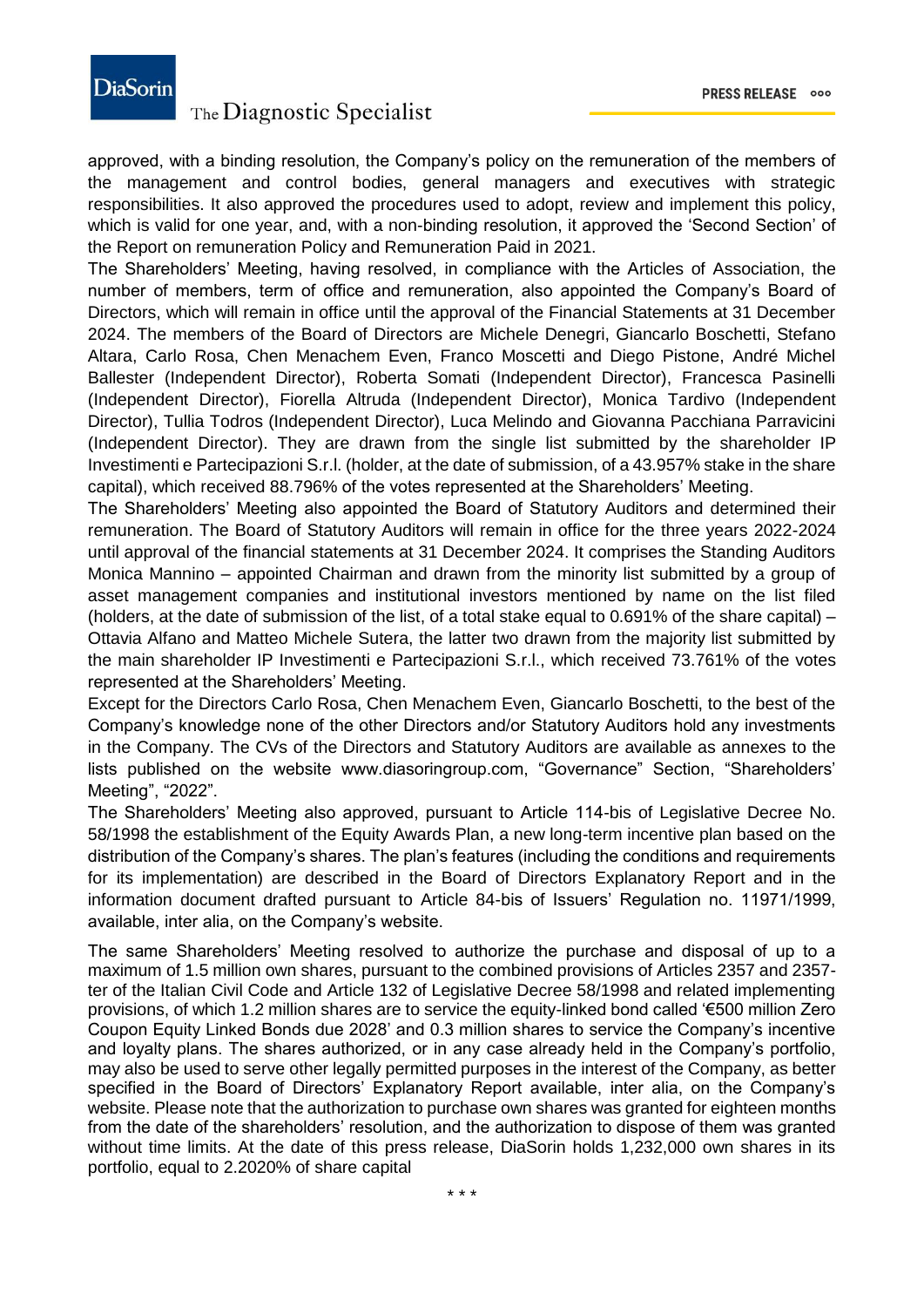

### The Diagnostic Specialist

For further information regarding the aforementioned shareholders' resolutions, reference should be made to the Explanatory Reports presented by the Board of Directors available on the Group's website and to the minutes of the Shareholders' Meeting that will be published within the legal deadline on the Group's website in the section "Governance", "Shareholders' Meeting", "2022".

\* \* \*

### **BOARD OF DIRECTORS' MEETING AND RESOLUTIONS ON CORPORATE GOVERNANCE**

At the end of the Shareholders' Meeting, the new Board of Directors met and appointed Michele Denegri as Chairman, Giancarlo Boschetti as Deputy Chairman and confirmed Carlo Rosa (General Manager of DiaSorin) as the Company's Chief Executive Officer, conferring the respective mandates and powers.

Having noted the declarations of the Directors who declared they meet the independence requirements and taking into account the information available to it, the Board of Directors was satisfied, with the favorable opinion of the Board of Statutory Auditors, that the Directors André Michel Ballester, Roberta Somati, Francesca Pasinelli, Fiorella Altruda, Monica Tardivo, Tullia Todros and Giovanna Pacchiana Parravicini meet the independence requirements of current legislation. Regarding this matter, please note that the Board of Directors considered it appropriate not to apply Recommendation no. 7, letter e) of the Corporate Governance Code to Director Somati. In the Company's interest, the Board deemed it appropriate to continue to avail itself of the high level of professionalism and experience of this Director and therefore preferred a figure of substance in its evaluation of the composition of the administrative body and its Committees.

On the other hand, the Directors Carlo Rosa and (by virtue of the management positions held at DiaSorin) Chen Menachem Even qualify as Executive Directors.

During the Board of Directors' meeting, the Board of Statutory Auditors, pursuant to the requirements of Recommendation no. 9 of the Corporate Governance Code, confirmed the fulfilment of the independence requirement for the Standing Auditors, as the Board verified on today's date. The Board of Statutory Auditors informed that it considered it appropriate to disregard Recommendation no. 7, letter e) of the Corporate Governance Code, regarding Standing Auditor Ottavia Alfano, as she is highly professional. There are no relationships that could or appear to be such as to compromise her independence of judgement and unbiased appreciation of the work of management, thus favoring a figure of substance when assessing the Board of Statutory Auditors.

The Board also confirmed the creation of the following committees:

### **REMUNERATION AND APPOINTMENT PROPOSALS COMMITTEE**

Roberta Somati, Chairman (non-executive and independent director) Giancarlo Boschetti (non-executive director) Giovanna Pacchiana Parravicini (non-executive and independent director)

**RISK MANAGEMENT AND SUSTAINABILITY COMMITTEE** André Michel Ballester, Chairman (non-executive and independent director) Franco Moscetti (non-executive director) Roberta Somati (non-executive and independent director)

### **RELATED PARTY TRANSACTIONS COMMITTEE**

Roberta Somati, Chairman (non-executive and independent director) André Michel Ballester (non-executive and independent director) Giovanna Pacchiana Parravicini (non-executive and independent director)